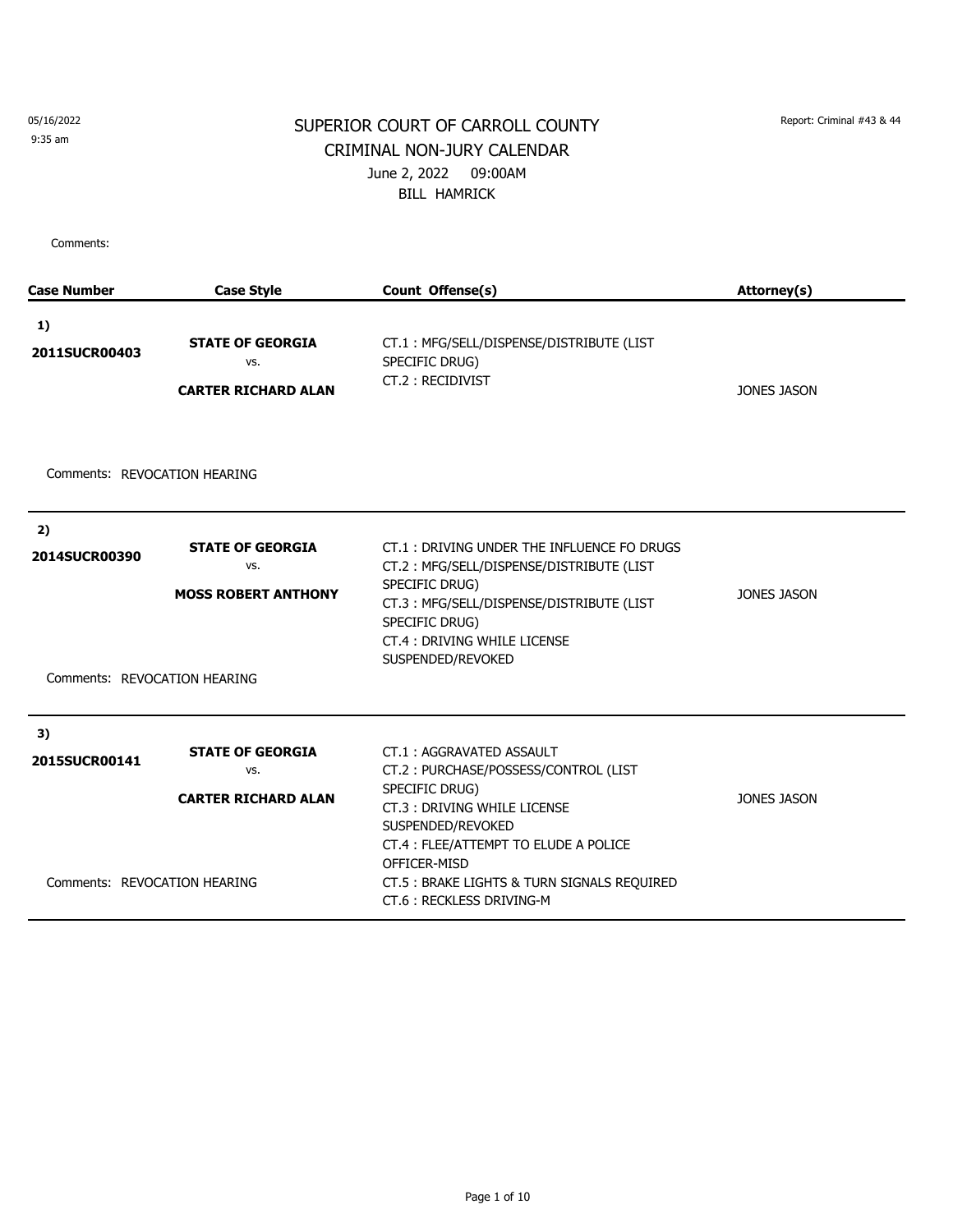9:35 am

# SUPERIOR COURT OF CARROLL COUNTY Report: Criminal #43 & 44 CRIMINAL NON-JURY CALENDAR June 2, 2022 09:00AM BILL HAMRICK

| <b>Case Number</b>  | <b>Case Style</b>                                                                                        | Count Offense(s)                                                                                                                                                                                                                                                                                                                                                              | Attorney(s)                                                                                                   |
|---------------------|----------------------------------------------------------------------------------------------------------|-------------------------------------------------------------------------------------------------------------------------------------------------------------------------------------------------------------------------------------------------------------------------------------------------------------------------------------------------------------------------------|---------------------------------------------------------------------------------------------------------------|
| 4)<br>2015SUCR00437 | <b>STATE OF GEORGIA</b><br>VS.<br><b>MOORE QUNTAVIOUS LADREW</b>                                         | CT.1: AGGRAVATED ASSAULT<br>CT.2: GA STREET GANG PREVENTION ACT<br>CT.3: FIREARM/KNIFE POSSESSION DURING<br>CRIME/ATT CRIME<br>CT.4 : CRIMINAL DAMAGE TO PROPERTY SECOND<br><b>DEGREE</b>                                                                                                                                                                                     | HOWE JOHN W.                                                                                                  |
| 5)<br>2017SUCR00426 | <b>STATE OF GEORGIA</b><br>VS.<br><b>WILLIAMS KELVIN LOUIS</b><br>Comments: REVOCATION HEARING           | CT.1: THEFT BY TAKING - FELONY<br>CT.2 : FLEEING OR ATTEMPTING TO ELUDE A<br>POLICE OFFICER FOR A FELONY OFFENSE<br>CT.3: SERIOUS INJURY BY VEHICLE<br>CT.4: SERIOUS INJURY BY VEHICLE<br>CT.5 : DRIVING UNDER THE INFLUENCE OF<br>ALCOHOL (DUI)<br>CT.6: RECKLESS DRIVING-M<br>CT.7: OPEN CONTAINER VIOLATION<br>CT.8 : DRIVING WHILE LICENSE SUSPENDED OR<br><b>REVOKED</b> | JONES JASON                                                                                                   |
| 6)<br>2018SUCR00216 | <b>STATE OF GEORGIA</b><br>VS.<br><b>RUTLEDGE DUSTEN DOUGLAS</b><br>Comments: VOP- CONDITIONAL DISCHARGE | CT.1: THEFT BY TAKING - FELONY<br>CT.1: FELONY PROBATION VIOLATION<br>CT.2: FINANCIAL TRANSACTION CARD FRAUD                                                                                                                                                                                                                                                                  | <b>ALLEN ANNE</b><br>ROBERTO JOSEPH<br><b>COOKE VALERIE</b><br><b>BRAY GERALD TYSON</b><br><b>BRAY GERALD</b> |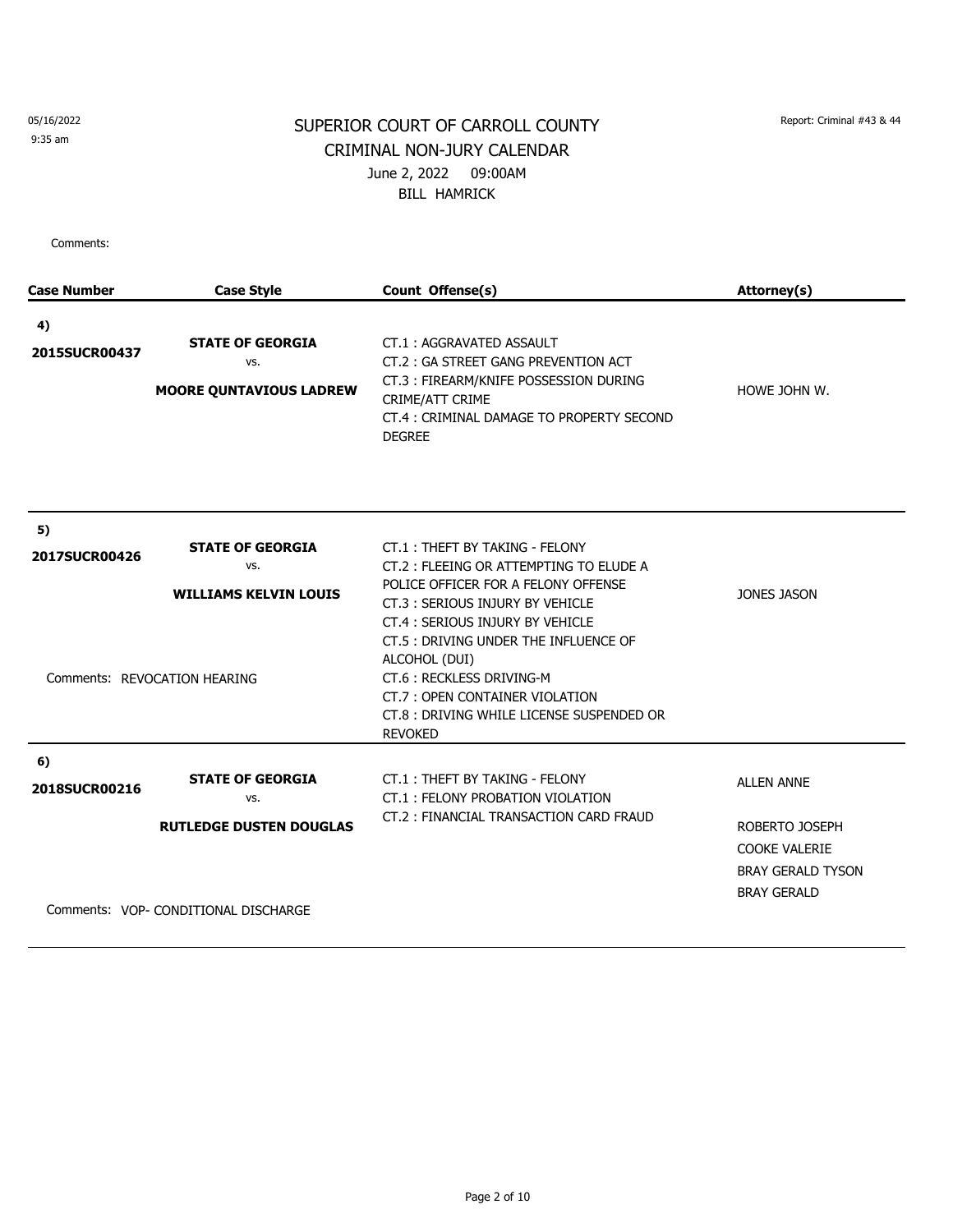9:35 am

# SUPERIOR COURT OF CARROLL COUNTY Report: Criminal #43 & 44 CRIMINAL NON-JURY CALENDAR June 2, 2022 09:00AM BILL HAMRICK

| <b>Case Number</b> | <b>Case Style</b>                   | Count Offense(s)                                                             | Attorney(s)                           |
|--------------------|-------------------------------------|------------------------------------------------------------------------------|---------------------------------------|
| 7)                 |                                     |                                                                              |                                       |
| 2018SUCR00776      | <b>STATE OF GEORGIA</b><br>VS.      | CT.1: BURGLARY - 2ND DEGREE (FELONY)<br>CT.2: POSSESSION OF METHAMPHETAMINE  | <b>CALDWELL LYNDA</b>                 |
|                    | <b>SMITH AMBER MAE</b>              |                                                                              | <b>KYLES LACI</b>                     |
|                    |                                     |                                                                              | <b>HERRICK KEVIN</b>                  |
| Comments: PLEA     |                                     |                                                                              |                                       |
| 8)                 |                                     |                                                                              |                                       |
| 2018SUCR01051      | <b>STATE OF GEORGIA</b><br>VS.      | CT.1: CHILD MOLESTATION<br>CT.2: RAPE                                        | <b>MARLOW TIMOTHY</b>                 |
|                    | <b>MERRITT NATHANIEL</b>            | CT.3: CHILD MOLESTATION<br>CT.4 : RAPE                                       | <b>OVEROCKER JOHN</b>                 |
|                    | Comments: EARLY TERMINATION HEARING |                                                                              |                                       |
| 9)                 |                                     |                                                                              |                                       |
| 2019SUCR00925      | <b>STATE OF GEORGIA</b><br>VS.      | CT.2: ESCAPE - FELONY<br>CT.3: POSSESSION OF METHAMPHETAMINE                 | STEWART NATHAN                        |
|                    | <b>JENNINGS ASHLEY SUZANNE</b>      | CT.4: GIVING FALSE NAME, ADDRESS, OR<br>BIRTHDATE TO LAW ENFORCEMENT OFFICER | JONES JASON                           |
|                    |                                     |                                                                              | <b>REYNOLDS ALEXANDRA</b>             |
|                    |                                     |                                                                              | <b>BRAY GERALD</b><br>PILGRIM J.MAC C |
|                    | Comments: PROBATION REVOCATION      |                                                                              | PILGRIM J.MAC                         |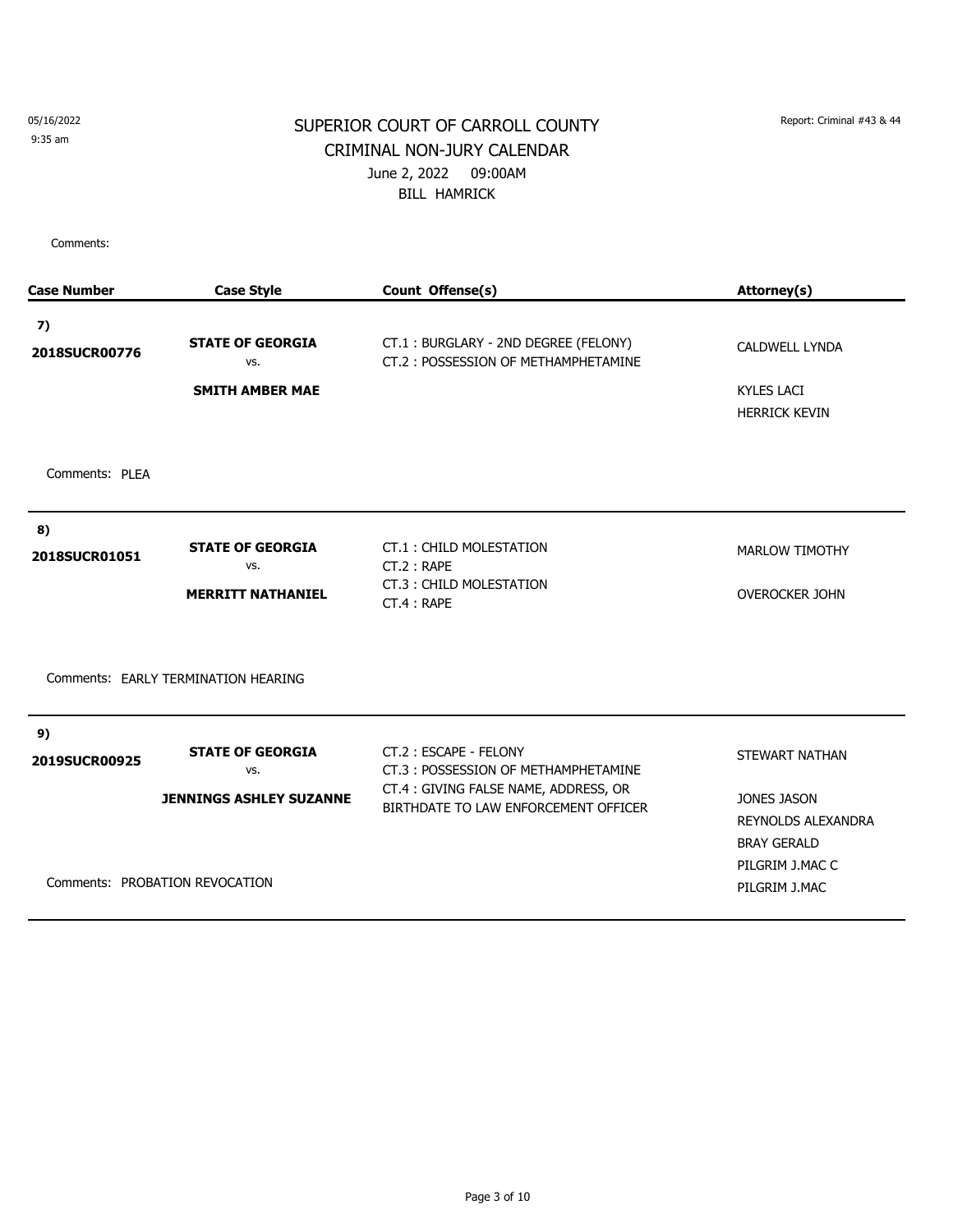9:35 am

### SUPERIOR COURT OF CARROLL COUNTY Report: Criminal #43 & 44 CRIMINAL NON-JURY CALENDAR June 2, 2022 09:00AM BILL HAMRICK

| <b>Case Number</b>           | <b>Case Style</b>                           | Count Offense(s)                                                             | Attorney(s)                                     |
|------------------------------|---------------------------------------------|------------------------------------------------------------------------------|-------------------------------------------------|
| 10)<br>2019SUCR01050         | <b>STATE OF GEORGIA</b><br>VS.              | CT.1: THEFT BY TAKING - FELONY                                               | PETERKIN ROBERT                                 |
|                              | <b>DRIVER CHRISTOPHER SHANE</b>             |                                                                              | <b>BRAY GERALD</b>                              |
|                              |                                             |                                                                              |                                                 |
| Comments: REVOCATION HEARING |                                             |                                                                              |                                                 |
| 11)<br>2020SUCR00191         | <b>STATE OF GEORGIA</b><br>VS.              | CT.1: POSSESSION OF METHAMPHETAMINE                                          | STEWART NATHAN                                  |
|                              | <b>GRIFFIN RONALD ERIC</b>                  |                                                                              |                                                 |
|                              | Comments: ARRAIGNMENT- CONT FROM 04/14/2022 |                                                                              |                                                 |
| 12)<br>2020SUCR00536         | <b>STATE OF GEORGIA</b><br>VS.              | CT.1: POSSESSION OF METHAMPHETAMINE<br>CT.2: FINANCIAL IDENTITY FRAUD        | <b>STEWART NATHAN</b>                           |
|                              | <b>JENNINGS ASHLEY SUZANNE</b>              | CT.2: GIVING FALSE NAME, ADDRESS, OR<br>BIRTHDATE TO LAW ENFORCEMENT OFFICER | JONES JASON<br>PILGRIM J.MAC C<br>PILGRIM J.MAC |
|                              | Comments: PROBATION REVOCATION              |                                                                              |                                                 |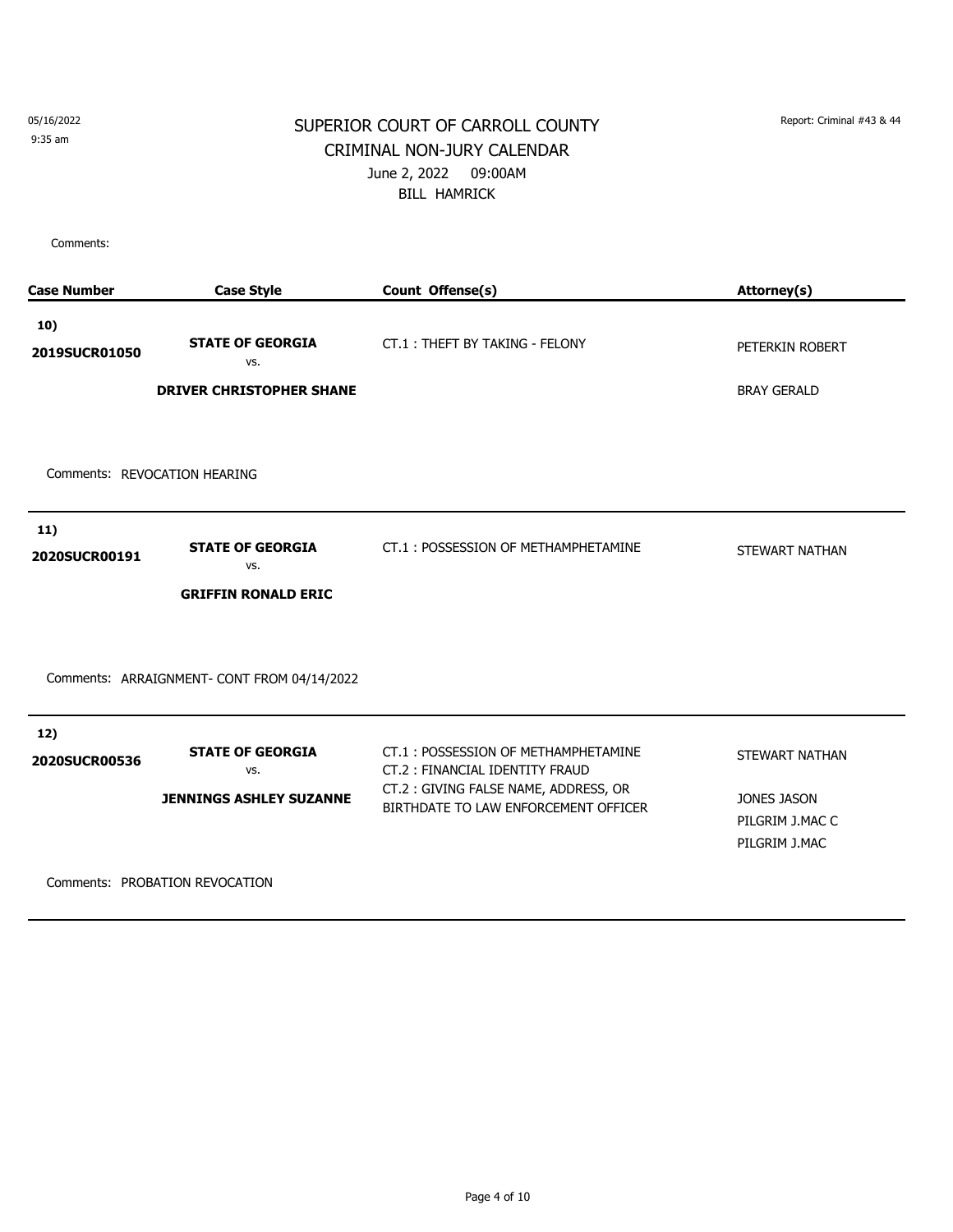#### 9:35 am

## SUPERIOR COURT OF CARROLL COUNTY Report: Criminal #43 & 44 CRIMINAL NON-JURY CALENDAR June 2, 2022 09:00AM BILL HAMRICK

Comments:

| <b>Case Number</b>          | <b>Case Style</b>                                                     | Count Offense(s)                                                                                                                                                                                                                                                                                                                         | Attorney(s)                                                           |
|-----------------------------|-----------------------------------------------------------------------|------------------------------------------------------------------------------------------------------------------------------------------------------------------------------------------------------------------------------------------------------------------------------------------------------------------------------------------|-----------------------------------------------------------------------|
| 13)<br>2020SUCR00779        | <b>STATE OF GEORGIA</b><br>VS.<br><b>COLE KRISTEN LEIGH</b>           | CT.5: POSSESSION OF METHAMPHETAMINE<br>CT.6: POSSESSION OF A SCHEDULE IV<br><b>CONTROLLED SUBSTANCE</b>                                                                                                                                                                                                                                  | <b>TODD LARA</b><br>DONALDSON DARRELL J.<br><b>DONALDSON DARRELL</b>  |
|                             | Comments: BOND FORFEITURE-BEST BONDING                                |                                                                                                                                                                                                                                                                                                                                          |                                                                       |
| 14)<br><b>2020SUCR00890</b> | <b>STATE OF GEORGIA</b><br>VS.<br><b>MOORE QUINTAVIOUS LADREW</b>     | CT.1: FLEEING OR ATTEMPTING TO ELUDE A<br>POLICE OFFICER FOR A FELONY OFFENSE<br>CT.2: PURCHASE, POSSESSION, MANUFACTURE,<br>DISTRIBUTION, OR SALE OF MARIJUANA<br>CT.3: POSSESSION OF FIREARM OR KNIFE DURING<br>COMMISSION OF OR ATTEMPT TO COMMIT<br><b>CERTAIN FELONIES</b><br>CT.4 : REPLICATION OF GEORGIA TAG (TEMP. OR<br>PERM.) | <b>KEEGAN CHRIS</b><br><b>BRAY GERALD TYSON</b><br><b>DAVIS MONTE</b> |
| 15)<br>2021SUCR01129        | <b>STATE OF GEORGIA</b><br>VS.<br><b>RUTLEDGE QUINTAVIOUS DESHAWN</b> | CT.1: SMASH AND GRAB BURGLARY                                                                                                                                                                                                                                                                                                            | <b>TODD LARA</b><br><b>JONES JASON</b>                                |
|                             |                                                                       |                                                                                                                                                                                                                                                                                                                                          |                                                                       |

Comments: ARRAIGNMENT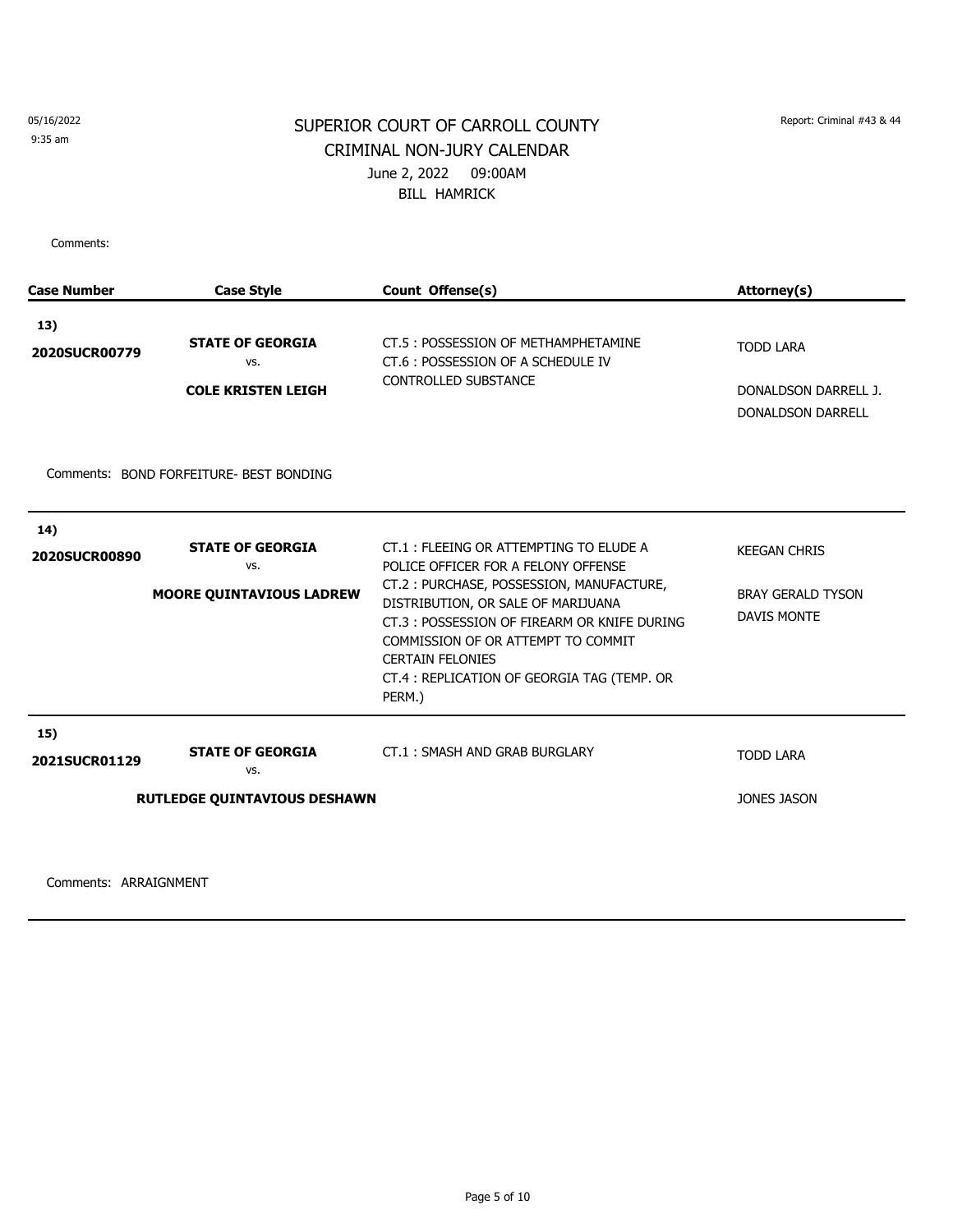9:35 am

# SUPERIOR COURT OF CARROLL COUNTY Report: Criminal #43 & 44 CRIMINAL NON-JURY CALENDAR June 2, 2022 09:00AM BILL HAMRICK

| <b>Case Number</b>   | <b>Case Style</b>                                                                                | Count Offense(s)                                                                                                                                                                                                                                                                                                                                                                                                                                                                                                 | Attorney(s)                                                           |
|----------------------|--------------------------------------------------------------------------------------------------|------------------------------------------------------------------------------------------------------------------------------------------------------------------------------------------------------------------------------------------------------------------------------------------------------------------------------------------------------------------------------------------------------------------------------------------------------------------------------------------------------------------|-----------------------------------------------------------------------|
| 16)<br>2022SUCR00023 | <b>STATE OF GEORGIA</b><br>VS.<br><b>RUTLEDGE QUINTAVIOUS M</b>                                  | $CT.1$ : RAPE<br>CT.2: AGGRAVATED CHILD MOLESTATION<br>CT.3: AGGRAVATED SODOMY - COMMIT SODOMY<br>WITH FORCE AND AGAINST PERSONS WILL OR<br>PERSON IS LESS THAN 10 YOA                                                                                                                                                                                                                                                                                                                                           | <b>TODD LARA</b><br><b>JONES JASON</b>                                |
| 17)<br>2022SUCR00024 | <b>STATE OF GEORGIA</b><br>VS.<br><b>RUTLEDGE QUINTAVIOUS DESHAWN</b>                            | CT.1: BURGLARY - 2ND DEGREE (FELONY)<br>CT.2: ENTERING AUTOMOBILE OR OTHER MOTOR<br>VEHICLE WITH INTENT TO COMMIT THEFT OR<br><b>FELONY</b>                                                                                                                                                                                                                                                                                                                                                                      | <b>TODD LARA</b><br>JONES JASON                                       |
| 18)<br>2022SUCR00216 | <b>STATE OF GEORGIA</b><br>VS.<br><b>CLARK DENIOUS SYRKHI</b><br>Comments: MOTION TO REVOKE BOND | CT.1: ARMED ROBBERY<br>CT.2: AGGRAVATED ASSAULT<br>CT.3: AGGRAVATED ASSAULT<br>CT.4 : POSSESSION OF FIREARM OR KNIFE DURING<br>COMMISSION OF OR ATTEMPT TO COMMIT<br><b>CERTAIN FELONIES</b><br>CT.5 : POSSESSION OF FIREARM OR KNIFE DURING<br>COMMISSION OF OR ATTEMPT TO COMMIT<br><b>CERTAIN FELONIES</b><br>CT.6 : POSSESSION OF FIREARM OR KNIFE DURING<br>COMMISSION OF OR ATTEMPT TO COMMIT<br><b>CERTAIN FELONIES</b><br>CT.7: POSSESSION OF PISTOL OR REVOLVER BY<br>PERSON UNDER 18 YOA - 1ST OFFENSE | <b>TEAGUE SCOTT</b><br><b>BRAY GERALD TYSON</b><br><b>BRAY GERALD</b> |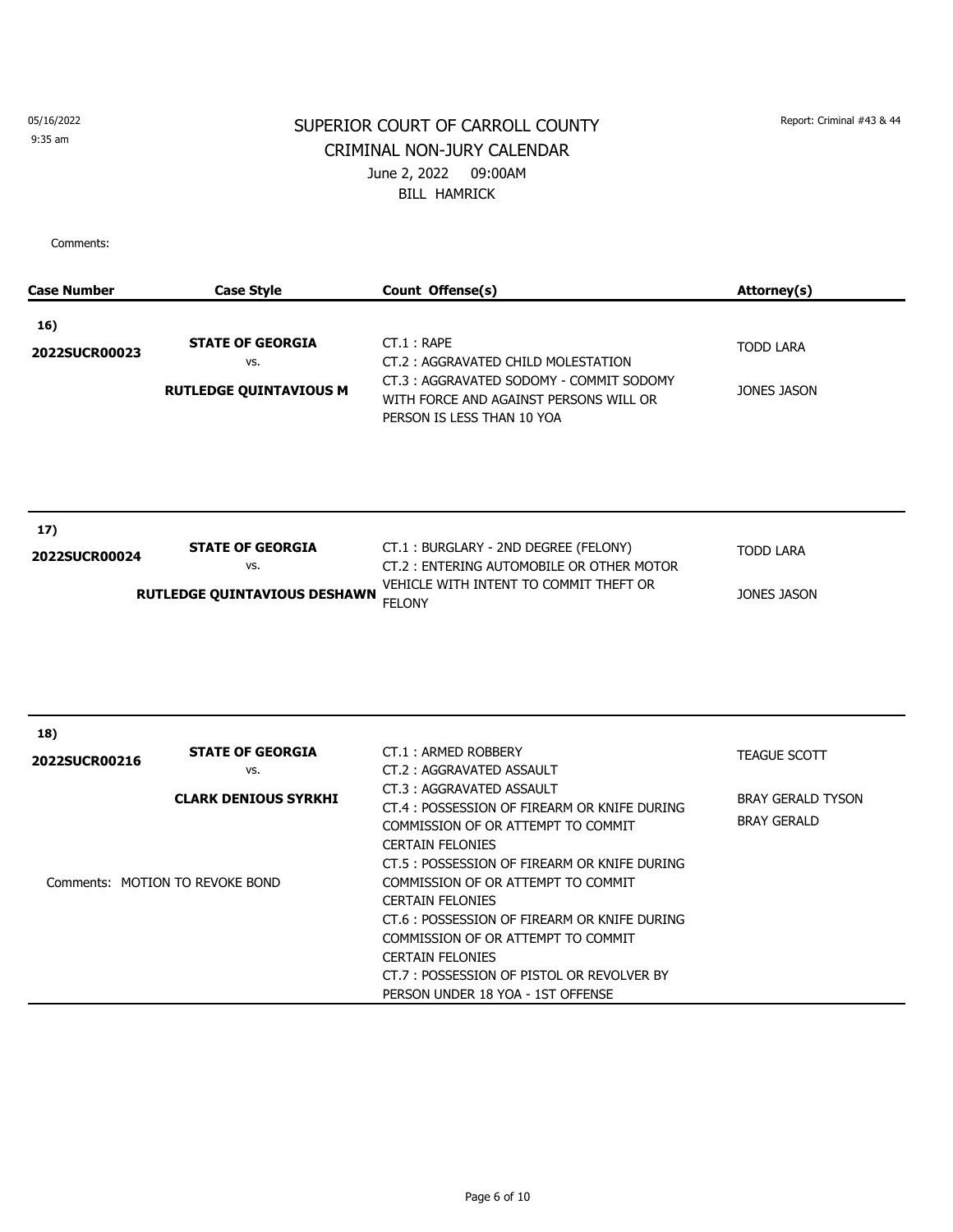9:35 am

# SUPERIOR COURT OF CARROLL COUNTY Report: Criminal #43 & 44 CRIMINAL NON-JURY CALENDAR June 2, 2022 09:00AM BILL HAMRICK

| <b>Case Number</b>   | <b>Case Style</b>                                                | Count Offense(s)                                                                                                                                                                                                                                       | Attorney(s)              |
|----------------------|------------------------------------------------------------------|--------------------------------------------------------------------------------------------------------------------------------------------------------------------------------------------------------------------------------------------------------|--------------------------|
| 19)<br>2019SUWA01299 | <b>STATE OF GEORGIA</b><br>VS.<br><b>RUTLEDGE DUSTEN DOUGLAS</b> | CT.1: BURGLARY - 1ST DEGREE (FELONY)                                                                                                                                                                                                                   | <b>BRAY GERALD TYSON</b> |
| Comments: PLEA       |                                                                  |                                                                                                                                                                                                                                                        |                          |
| 20)<br>2019SUWA01300 | <b>STATE OF GEORGIA</b><br>VS.<br><b>RUTLEDGE DUSTEN DOUGLAS</b> | CT.1: THEFT OF SERVICE - (MISDEMEANOR)                                                                                                                                                                                                                 |                          |
| Comments: PLEA       |                                                                  |                                                                                                                                                                                                                                                        |                          |
| 21)<br>2021SUWA00842 | <b>STATE OF GEORGIA</b><br>VS.<br><b>HARRIS BRENT ARTHUR</b>     | <b>CT.1: COMPUTER TRESPASS</b><br>CT.2: COMPUTER TRESPASS<br>CT.3: COMPUTER TRESPASS<br>CT.4 : COMPUTER TRESPASS<br>CT.5: COMPUTER TRESPASS<br>CT.6 : DISPENSER INTENTIONALLY FAILS TO<br>SUBMIT PRESCRIPTION INFO TO GA DRUGS AND<br>NARCOTICS AGENCY | <b>BUNCH GARY</b>        |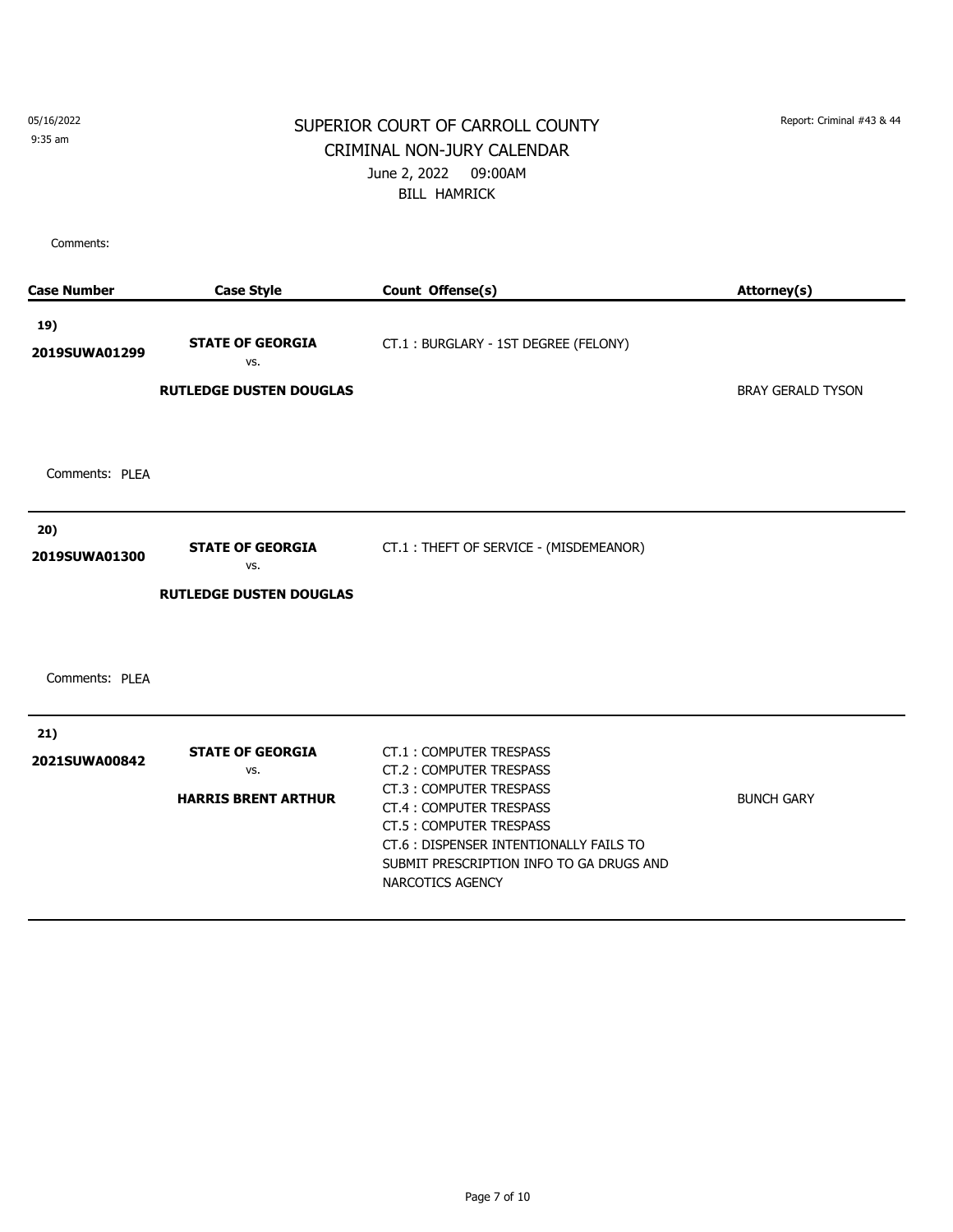9:35 am

# SUPERIOR COURT OF CARROLL COUNTY Report: Criminal #43 & 44 CRIMINAL NON-JURY CALENDAR June 2, 2022 09:00AM BILL HAMRICK

Comments:

| <b>Case Number</b>        | <b>Case Style</b>              | Count Offense(s)                     | Attorney(s)          |
|---------------------------|--------------------------------|--------------------------------------|----------------------|
| 22)                       |                                |                                      |                      |
|                           | <b>STATE OF GEORGIA</b>        | CT.1: AGGRAVATED ASSAULT AGAINST LAW |                      |
| 2021SUWA00983             | VS.                            | ENFORCEMENT OFFICER WHEN ENGAGED ON  |                      |
|                           |                                | OFFICIAL DUTY                        | <b>HERRICK KEVIN</b> |
|                           | <b>SUTER BRYCE JARROD</b>      | CT.2: AGGRAVATED ASSAULT AGAINST LAW |                      |
|                           |                                | ENFORCEMENT OFFICER WHEN ENGAGED ON  |                      |
|                           |                                | OFFICIAL DUTY                        |                      |
|                           |                                | CT.3: AGGRAVATED ASSAULT AGAINST LAW |                      |
| Comments: MOTION FOR BOND |                                | ENFORCEMENT OFFICER WHEN ENGAGED ON  |                      |
|                           |                                | OFFICIAL DUTY                        |                      |
|                           |                                | CT.4: AGGRAVATED ASSAULT AGAINST LAW |                      |
|                           |                                | ENFORCEMENT OFFICER WHEN ENGAGED ON  |                      |
|                           |                                | OFFICIAL DUTY                        |                      |
|                           |                                | CT.5: AGGRAVATED ASSAULT AGAINST LAW |                      |
|                           |                                | ENFORCEMENT OFFICER WHEN ENGAGED ON  |                      |
|                           |                                | OFFICIAL DUTY                        |                      |
|                           |                                | CT.6: AGGRAVATED ASSAULT AGAINST LAW |                      |
|                           |                                | ENFORCEMENT OFFICER WHEN ENGAGED ON  |                      |
|                           |                                | OFFICIAL DUTY                        |                      |
|                           |                                | CT.7: AGGRAVATED ASSAULT AGAINST LAW |                      |
|                           |                                | ENFORCEMENT OFFICER WHEN ENGAGED ON  |                      |
|                           |                                | OFFICIAL DUTY                        |                      |
|                           |                                | CT.8: AGGRAVATED ASSAULT AGAINST LAW |                      |
|                           |                                | ENFORCEMENT OFFICER WHEN ENGAGED ON  |                      |
|                           |                                | OFFICIAL DUTY                        |                      |
| 23)                       |                                |                                      |                      |
| 2021SUWA00984             | <b>STATE OF GEORGIA</b><br>VS. | CT.1: TERRORISTIC THREATS AND ACTS   |                      |
|                           |                                |                                      |                      |
|                           | <b>SUTER BRYCE</b>             |                                      | <b>HERRICK KEVIN</b> |
|                           |                                |                                      |                      |
|                           |                                |                                      |                      |

Comments: MOTION FOR BOND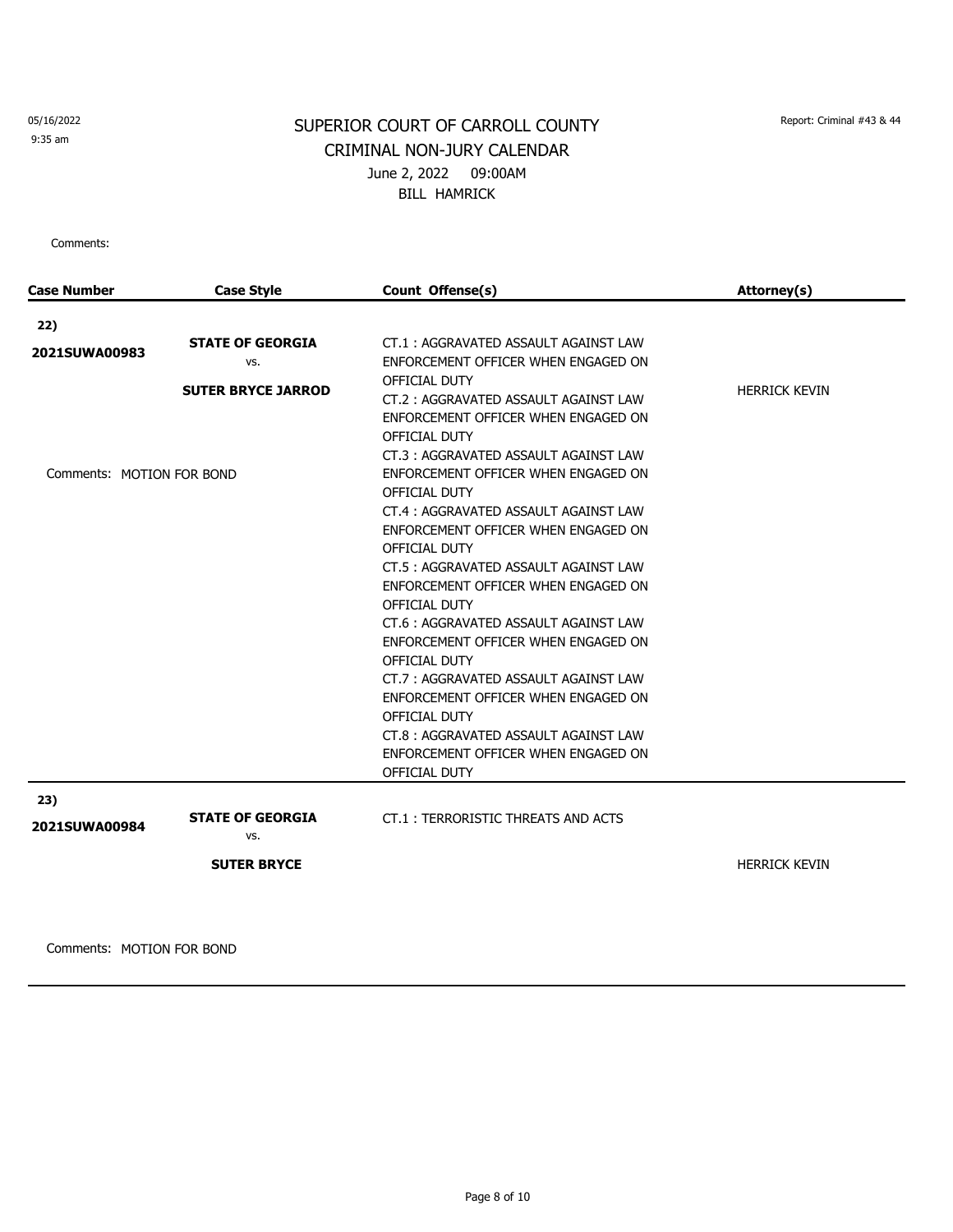9:35 am

## SUPERIOR COURT OF CARROLL COUNTY Report: Criminal #43 & 44 CRIMINAL NON-JURY CALENDAR June 2, 2022 09:00AM BILL HAMRICK

| <b>Case Number</b>                     | <b>Case Style</b>                                            | Count Offense(s)                                                                                                                                                                                                                                               | Attorney(s)          |
|----------------------------------------|--------------------------------------------------------------|----------------------------------------------------------------------------------------------------------------------------------------------------------------------------------------------------------------------------------------------------------------|----------------------|
| 24)<br>2021SUWA01182                   | <b>STATE OF GEORGIA</b><br>VS.<br><b>THOMPSON PAUL DAVID</b> | CT.1: CRIMINAL ATTEMPT TO COMMIT A FELONY                                                                                                                                                                                                                      | <b>HERRICK KEVIN</b> |
| Comments: MOTION FOR BOND              |                                                              |                                                                                                                                                                                                                                                                |                      |
| 25)<br>2021SUWA01268                   | <b>STATE OF GEORGIA</b><br>VS.<br><b>THOMPSON PAUL DAVID</b> | CT.1: THEFT BY TAKING - MISDEMEANOR                                                                                                                                                                                                                            | <b>HERRICK KEVIN</b> |
| Comments: MOTION FOR BOND              |                                                              |                                                                                                                                                                                                                                                                |                      |
| 26)<br>2021SUWA01326<br>Comments: PLEA | <b>STATE OF GEORGIA</b><br>VS.<br><b>SMITH AMBER MAE</b>     | CT.1: GIVING FALSE NAME, ADDRESS, OR<br>BIRTHDATE TO LAW ENFORCEMENT OFFICER<br>CT.2: INTERFERENCE WITH GOVERNMENT<br>PROPERTY - FELONY<br>CT.3: HEADLIGHT AND OTHER LIGHTS REQUIRED<br>CT.4: WILLFUL OBSTRUCTION OF LAW<br>ENFORCEMENT OFFICERS - MISDEMEANOR | <b>HERRICK KEVIN</b> |